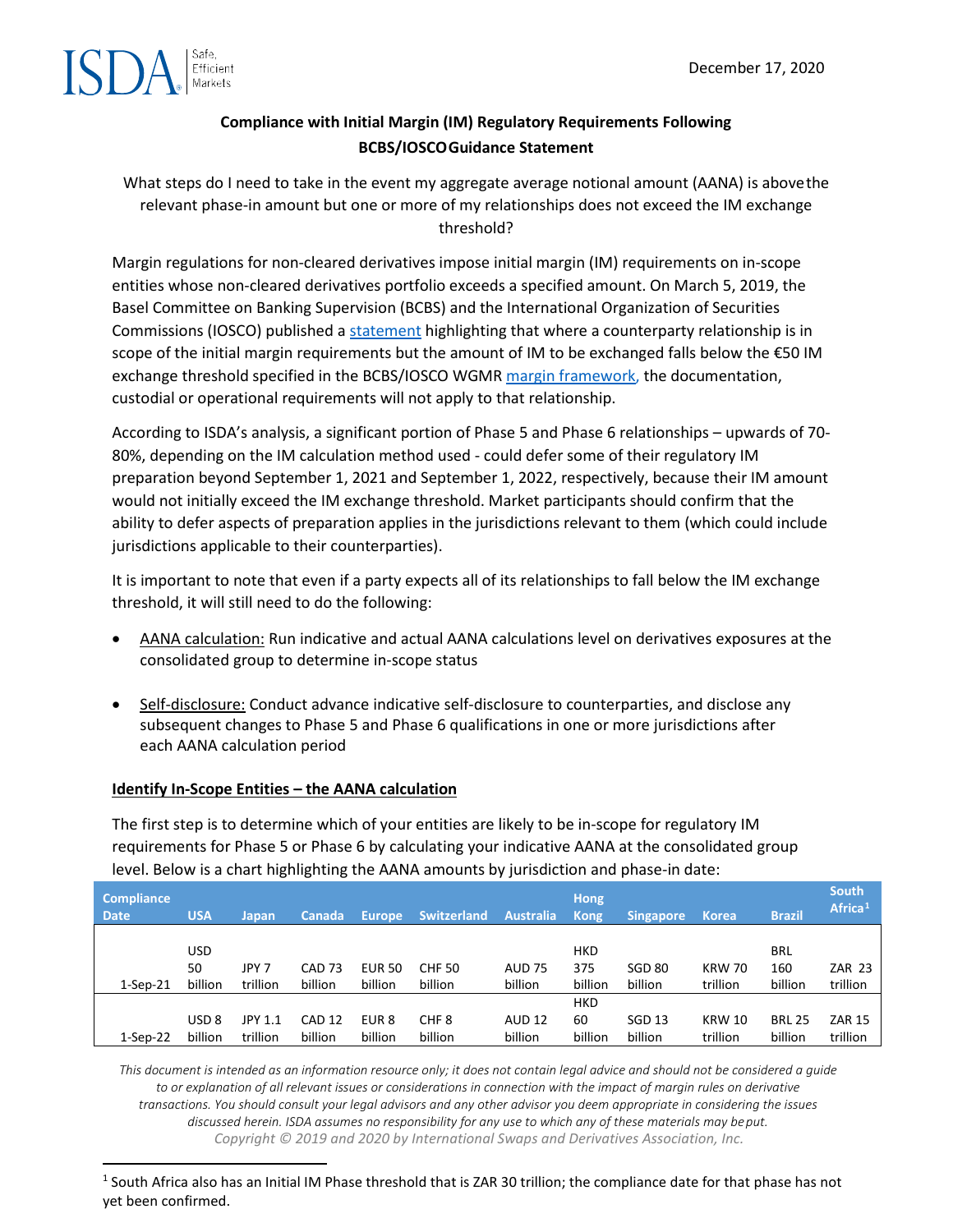

In order to most effectively prepare for implementation, an indicative AANA calculation will need to be made well in advance of the actual AANA calculation period so that potential in-scope status can be disclosed to counterparties as described later.

The AANA calculation must be done (i) at the principal level, i.e., aggregated across investment managers, if used, and (ii) at the consolidated group level, which is generally based on applicable accounting standards. Relevant inter-affiliate/intra-group transactions are counted only once.

When performing the formal AANA calculation to confirm whether a firm is in-scope for the relevant compliance date, there are jurisdictional variations to consider, some of which are detailed in the [AANA Calculation Periods and Compliance Dates for Non-Cleared Margin Requirements:](http://assets.isda.org/media/5e7ce0f1/4f4fc9ed-pdf/)

- 1) AANA calculation period
- 2) Notional reference dates
- 3) Local currency AANA levels for each relevant jurisdiction
- 4) Derivatives products included in calculation

The jurisdictions relevant to considering which variations apply are those that apply to you and those that apply to your counterparties when they enter into non-cleared derivatives with you, so more than one regulatory regime may need to be considered for this purpose.

Although not subject to the exchange of regulatory IM, physically settled FX swaps and forwards are required to be included in the AANA calculation. This makes a substantive impact on the scope of counterparties which are subject to the regulatory IM requirements. A summary chart of the products which are subject to the exchange of regulatory IM is available on ISDA's website [here.](https://www.isda.org/a/IGMME/ISDA-In-Scope-Products-Chart_UnclearedMargin_08January2019.pdf)

Important: Your counterparties need to know if your legal entity/ies are in scope, whether directly or indirectly, for the uncleared margin rules (i.e. your AANA calculation exceeds the phase-in threshold in one or more applicable jurisdictions) regardless of whether you will need to exchange IM in the near term, as one or both of the parties may be obliged to monitor the IM amount associated with your mutual in-scope transactions.